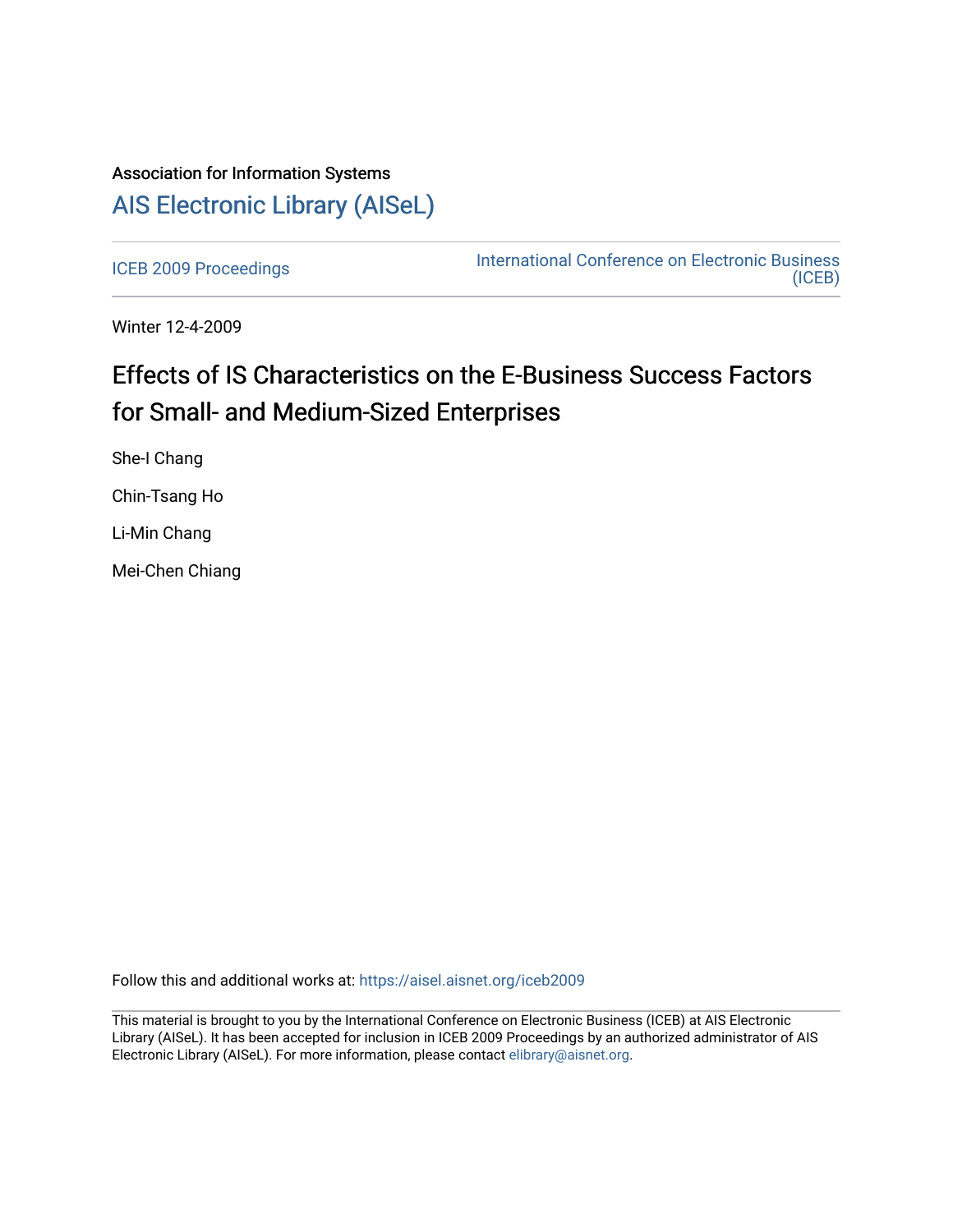# **EFFECTS OF IS CHARACTERISTICS ON THE E-BUSINESS SUCCESS FACTORS FOR SMALL- AND MEDIUM-SIZED ENTERPRISES**

She-I Chang<sup>1</sup>, Chin-Tsang Ho<sup>2</sup>, Li-Min Chang<sup>3</sup>, and Mei-Chen Chiang<sup>4</sup>

Department of Accounting and Information Technology<sup>124</sup>

Department of Information Management<sup>3</sup>

National Chung Cheng University

 $\frac{1}{2}$ actsic@ccu.edu.tw;  $\frac{2}{2}$ miller@moeasmea.gov.tw;  $\frac{3}{2}$ changclm@gmail.com;  $\frac{4}{2}$ jen1001@gmail.com

# **Abstract**

The current research presents a theoretically sound model on information systems (IS) characteristics' effects on end-users' perception of computer self-efficacy and outcome expectations. Based on the IS success model and the social cognitive theory, the relationship among factors with regard to small- and medium-sized enterprises (SMEs) in Taiwan is examined. Using mail survey, 284 usable responses are obtained, and the total response rate is recorded at 51.64%. Structural equation modeling (SEM) is employed to assess the relationships among related constructs. In modeling the results of data analysis, it is shown that (1) there are no direct links between both information quality and service quality with computer self-efficacy, but the effect of system quality is observed; (2) the relationship between both system quality and service quality with outcome expectations is significant, but that with information quality is not; and (3) outcome expectations mediates the impacts of computer self-efficacy on end-users' satisfaction. Finally, the implications of the results are provided, and directions for future research are discussed.

**Keywords:** Social cognitive theory, IS success model, structural equation modeling (SEM), smalland medium-sized enterprises (SMEs)

# **Introduction**

The rapid development of information communication technology (ICT) has spawned advancements in Internet applications. Firms are now said to be in the era of digital economy. However, along with the rapid development of e-business, firms around the world now encounter rigorous business competition. With greater customer demand and newly emerging technologies, firms must implement innovation and reforms in response to the significant challenges they face [12] [20]. With the influence of globalization and massive information diffusion, small- and medium-sized enterprises (SMEs) are

hard-pressed to achieve their revenue targets.

In an unstable environment, managers should particularly recognize the operational environment, plan effective strategies, and invest in proper information technology (IT) and information systems (IS) to increase profits for the organization [1] [19]. Thus, to boost core competitiveness and positioning, sharing of important information through IS and communication technique may serve as the key strategies for SMEs to strengthen their market foothold. However, as technology is derived from human demand, the recognition of the system characteristics' influence and users' cognitive factors on IS satisfaction after the introduction of e-business in SMEs will be a significant research subject for improving organizations' IS efficacy and operational management.

The characteristics of the DeLone and McLean IS Success Model are studied by examining the influence of system characteristics on users' system use and satisfaction through information quality, system quality, and service quality of the system, and by further probing into its ultimate net benefit on individuals and organizations [10] [11]. The users' beliefs and internal expectation on computer applications are also critical issues for IS implementation. Marakas, et al. (2007) further indicated that the users' self-efficacy represents a complex psychological process. However, the belief of psychological constructs are also formed and used to guide human action [2] [3] [21] [22]. The Social Cognitive Theory aims to emphasize that individual cognition will be affected by external information which further influences the behavioral model.

To accomplish the objectives, this study aims to achieve the followings: (1) to examine the influences of system characteristics, information quality, system quality, and service quality on users' cognitive behavior; and (2) to recognize the influence of users' cognitive behavior on IS satisfaction. In analyzing the users' IS demand from the system characteristics in the IS success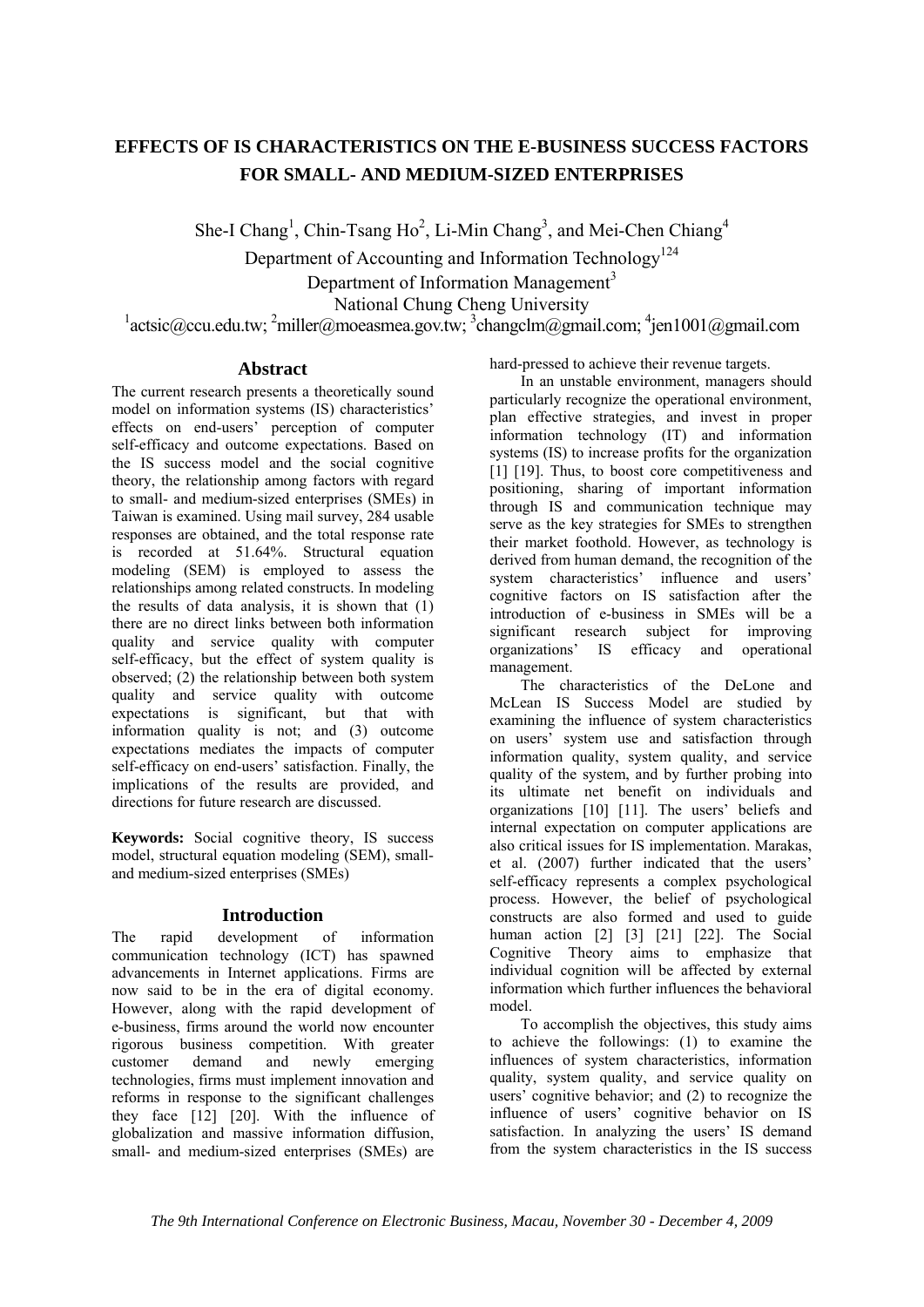model and probes into the influence of users' psychological aspect on system satisfaction from the view of the social cognitive theory to elaborate and validate the research hypotheses. The research findings would act as critical criteria to improve SMEs e-business applications.

## **Literature Review**

### **Importance of e-Business**

The implementation of e-business is based on the view of firms and their application scope, which closely combines the importance of the knowledge system, related information, suppliers, partners, agents, employees, and clients through the Intranet, Extranet, and Internet. Likewise, it aims to reform and enhance original business procedures through Internet-based techniques.

E-commerce and e-business are widely applied in e-business. Nprris, et al. (2000) suggested that e-commerce includes two functions: selling the products or providing services through the Internet and making the procurement more efficient. E-business connects firms and the suppliers at different stages in the entire value chain through IT and enforces an open standard to reinforce operational performance.

 E-commerce focuses on the efficiency of sales, marketing, and procurement. Kalakota and Robinson (2000) defined e-commerce as a transaction through digital media. Meanwhile, e-business companies not only include e-commerce but the drive of modern operation and integration of front and end business as well. E-business firms involve e-commerce, and they redefine the previous operational model through technical assistance, which leads to customers' maximum value. Therefore, e-business is an overall strategy, while e-commerce is simply an important part of e-business.

#### **Characteristics of SMEs and the Challenge for e-Business**

SMEs are small-scale firms that play a critical role in an environment characterized by rapid growth. They support industry development and serve as economic growth drivers. Scholars surmise that SMEs are small-scale or family-run firms with inadequate finances, insufficient capital, poor competitiveness, insufficient human resources, incomplete organizational structure, and weak industrial connections [1]. Rapid Internet and IT development, however, has led to new operational opportunities. SMEs should leverage IT, address their core competitiveness, and effectively combine external resources to respond to changing techniques and management.

With the emergence of a globalized and

integrated world economy, industries all over the world encounter massive changes in both internal and external environments. They have adopted different market scales, organizational structures, and transaction measures to deal with these changes. To address the challenges of the new environment, firms must properly and fully implement IT and IS to create more business value and opportunities, support operation by IT/IS to obtain organizational efficiency and efficacy, reduce the costs involved, and reinforce information resources sharing. These have been the important issues in the field of information management in recent years [1] [12].

How to introduce IT successfully to increase competitiveness despite insufficient resources, capital, materials, and human resources is an important future strategy for SMEs. However, to enjoy the maximum benefits despite limited resources, SMEs should exercise caution in their e-business activities. Thus, the challenges and problems faced by SMEs are particularly critical in this study.

## **The IS Success Model**

Since DeLone and McLean proposed the IS success model in 1992, there have been various researchers driving this model to examine IS implementation comprehensively [29] [31] [33] [34]. In 2003, DeLone and McLean further proposed a modified model to address change management and users' needs of the e-commerce era. The IS success model is simple and effective, and it can fully elaborate the important concept of a successful IS. Therefore, it is a significant theoretical and practical base for future studies [11].

Shannon and Weaver (1949) organized communication issues into three different levels: technical, semantic, and effectiveness. Furthermore, Mason's (1978) research adopted the communication theory as well as Shannon and Weaver's three level-concept to measure information output to explain and evaluate the user's behavioral change in IS communication application. Based on these concepts, DeLone and McLean reviewed over 180 articles in the period covering 1981 to 1988, which constituted seven publications that proposed their IS success framework in 1992. In their literature reviews, DeLone and McLean conceptualized and taxonomized their model with six interrelated constructs of IS success, including system quality, information quality, system usage, users' satisfaction, individual impact, and organizational impact. The model likewise suggested that the constructs depend on one another and that they are sequential.

The concept of Service Quality was derived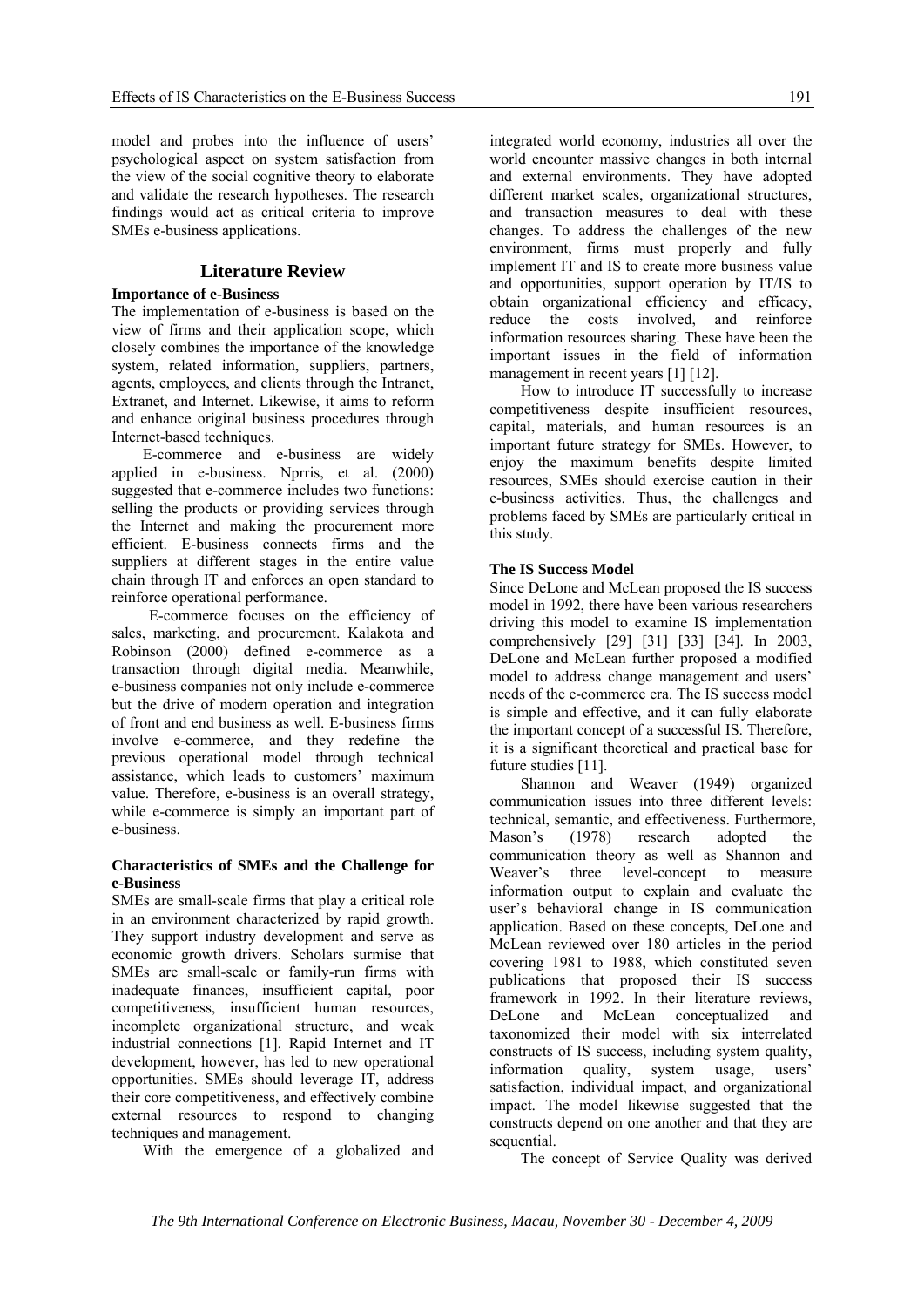from marketing in the mid-1980s [27] [28]. After observing and recognizing IS usage, Pitt, Watson, and Kavan (1995) demonstrated that service quality could increase IS efficacy, and thus advised future researchers and system developers to consider this critical factor when constructing and measuring the system. The IS success model is widely accepted by scholars because it integrates recent research findings on IS using objective and specific concepts. After Pitt et al. (1995) emphasized service quality, and Seddon and Kiew (1996) proposed a multiple framework for the IS success model, DeLone and McLean further devoted themselves to the challenges of a successful IS in an e-commerce environment and modified the model to meet the business trends of the e-era [11] [31] [35]. After organizing the literature on IS success from 1993 to 2002 as sourced from a well-known IS periodical, DeLone and McLean modified the model and included service quality as an external variable to complete the original model. Hence, this new model can respond to the special operational requirement of growing IS in an e-commerce environment. The modified model is illustrated in Figure 1.



Figure 1. The Updated D and M IS Success Model Source: DeLone and McLean (2003)

With the prevalence of IT application, firms have encountered more diverse operational problems. Therefore, they must invest in the integration of IS, communication network, and e-commerce to obtain competitive advantages in a dynamic market. However, the measurement of an e-commerce system's success is a difficulty encountered mostly by firms. In this regard, the modified IS success model functions as a significant base for future studies [29] [33].

#### **The Social Cognitive Theory**

The social cognitive theory (SCT) is derived from the social learning theory (SLT). In 1986, Bandura, with authorization, launched the SCT in his book "Social Foundations of Thought and Action: A Social Cognitive Theory." The social cognitive theory suggests that individuals' behavioral model is based on the interaction among individual cognition, behavior, and environment. It emphasizes that individual cognition is affected by

external information, which promotes changes in behavior [3] [4]. Within the perspective of SCT, humans are characterized in terms of the basic and unique capability of symbolizing; they are vicarious, possess forethought, and are capable of self-regulation and self-reflection. These characteristics provide humans with the cognitive means to determine their behavior [3] [4].

In recent years, the SCT has been widely discussed and applied in the field of social science, including modeling, skill training, behavioral rehearsal, self-monitoring, and contracting. Empirical studies on individual behavior, such as personalities and demographic characteristics, and the social stress of technology behavior have been widely cited by scholars [6] [7] [21] [22] [30]. Bandura emphasized that there are two sets of expectations that serve as the major cognitive force guiding human behavior. The first set relates to outcome expectations, while the second encompasses self-efficacy. Bandura defined outcome expectancy as a person's estimation that a given behavior would lead to certain outcomes, and explained efficacy expectation as the belief that one could well perform the behavior required to produce the outcomes [3].

Individual self-efficacy and outcome expectations are two core concepts of the SCT. Bandura suggested that people imagine the outcomes and infer their capacity to work for such, which will result in real actions through their individual execution and expected outcomes. In brief, with the self-efficacy belief, people perform the necessary actions and feel that their efforts are not in vain because of their expectations [2] [3].

#### **Research Method**

This study is based on the IS success model proposed by DeLone and McLean (2003) combined with Bandura's (1986) SCT. The goal is to determine how IS influenced user satisfaction through cognitive factors. In this section, the research model, development of research hypotheses, variable definition and measurement, and research design are elaborated. The theoretical research model is illustrated in Figure 2 below.



Figure 2. The Theoretical Research Model

*The 9th International Conference on Electronic Business, Macau, November 30 - December 4, 2009*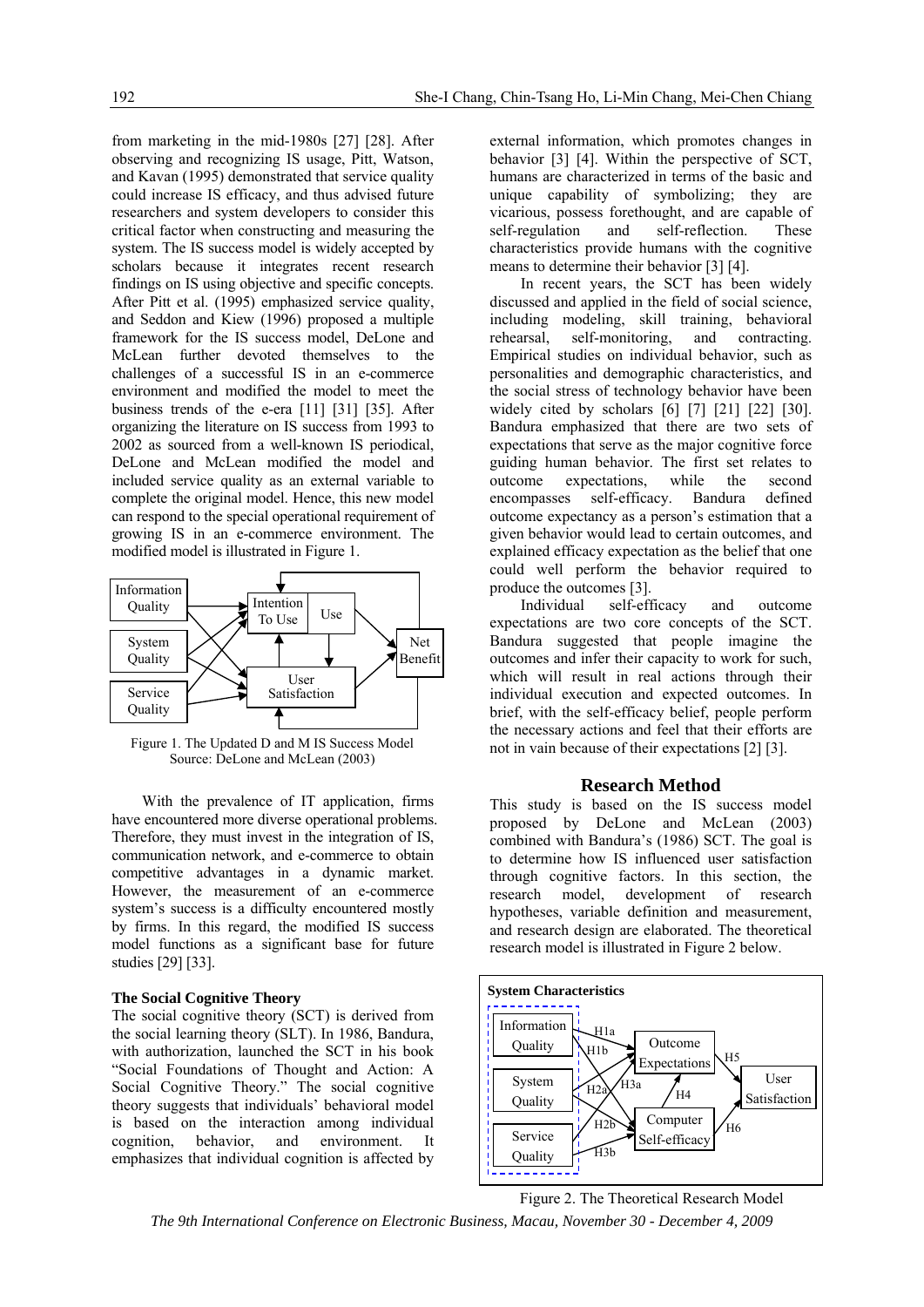#### **The Development of Research Hypotheses**

With regard to the improvement of users' performance, IS potentially allows organizations or users to accomplish their goals. However, users at times would not accept or use IT. The main reason is the individuals' cognitive factors.

 In relation to this, Davis (1989) suggested two important factors on IS usage: perceived usefulness and perceived ease of use, which were considered the core concepts of the technology acceptance model for the research on users' behavioral intention and technology usage. In a study on the factors of micro-computer usage, Igbaria, Guimaraes, and Davis (1995) suggested the external factors of different constructs: user characteristics, system characteristics (quality), and organization support, which influence users' usage of computer technology through belief in perceived usefulness and ease of use.

In a study on users' IT application, Davis (1989) cited the self-efficacy theory to elaborate on perceived usefulness and perceived ease of use, and observed their similarity to outcome expectations and self-efficacy in theory. Piccoli, Ahmad, and Ives (2001) probed into Web-based virtual learning environments and suggested that the system with sound technology quality, reliability, and was easy to be said had a significant and positive influence on individual self-efficacy, satisfaction, and performance.

In the study of social science, the self-efficacy theory was derived from the social cognitive theory. It likewise emphasized that the belief in self-efficacy is the key factor in human beings' drive, serving as the lead idea. The previously cited studies all indicated that beliefs in self-efficacy and outcome expectations were the most significant factors affecting individuals' behavior. The theory has been central in IT application in recent years as well [3] [9] [16] [30]. Thus, this study developed the following hypotheses:

- H1a: With regard to IS usage, information quality has a positive and significant influence on users' outcome expectations.
- H1b: With regard to IS usage, information quality has a positive and significant influence on users' computer self-efficacy.
- H2a: With regard to IS usage, system quality has a positive and significant influence on users' outcome expectations.
- H2b: With regard to IS usage, system quality has a positive and significant influence on users' computer self-efficacy.
- H3a: With regard to IS usage, service quality has a positive and significant influence on users' outcome expectations.
- H3b: With regard to IS usage, service quality has a

positive and significant influence on users' computer self-efficacy.

The SCT suggests that expectation is an important factor that influences individuals' activities. It indicates that the behavior would lead to a certain result. In a study on computer usage based on the SCT, Compeau and Higgins demonstrated the significant and positive relationship between computer self-efficacy and outcome expectations [3] [6] [7]. Thus, this study proposed the following hypothesis:

H4: With regard to IS usage, computer self-efficacy has a positive and significant influence on users' outcome expectations.

People's beliefs on performance accomplishments or the attitude towards IS would influence their actions, such as their effort to achieve such targets or their persistence in facing difficulties or failure and recovery from obstacles. Thus, people's beliefs influence their ability to work under pressure. Moreover, the SCT suggests that expectation is an important factor in people's behavior. From the psychological perspective, people tend to accomplish things that are beneficial to them. Expectation is particularly significant when using a new computer technology and in performance [3] [6] [7].

According to the study of Compeau and Higgins (1995b) on computer application, users' performance outcome expectations and personal outcome expectations have a significant and negative influence on performance. In the SCT, Bandura (1986) suggested that when people possess better self-efficacy, they are capable of better performance. However, Bandura failed to emphasize the relationship between outcome expectations and performance; instead, he suggested that outcome expectations were a significant factor on users' performance. Bandura further elaborated that when people expect more from the results, they tend to perform better. Singh, Watson, and Watson (2002) likewise stressed that IS success was closely related to users' acceptance of IS and system usage, and it influenced users' job performance and satisfaction. Marakas, Yi, and Johnson (1998) probed into the multiple constructs of computer self-efficacy and categorized them into general computer self-efficacy and specific computer self-efficacy. They further suggested that computer self-efficacy beliefs would influence users' computer ability and performance. Thus, this study proposed the following hypotheses:

H5: With regard to IS usage, outcome expectations have a positive and significant influence on users' satisfaction.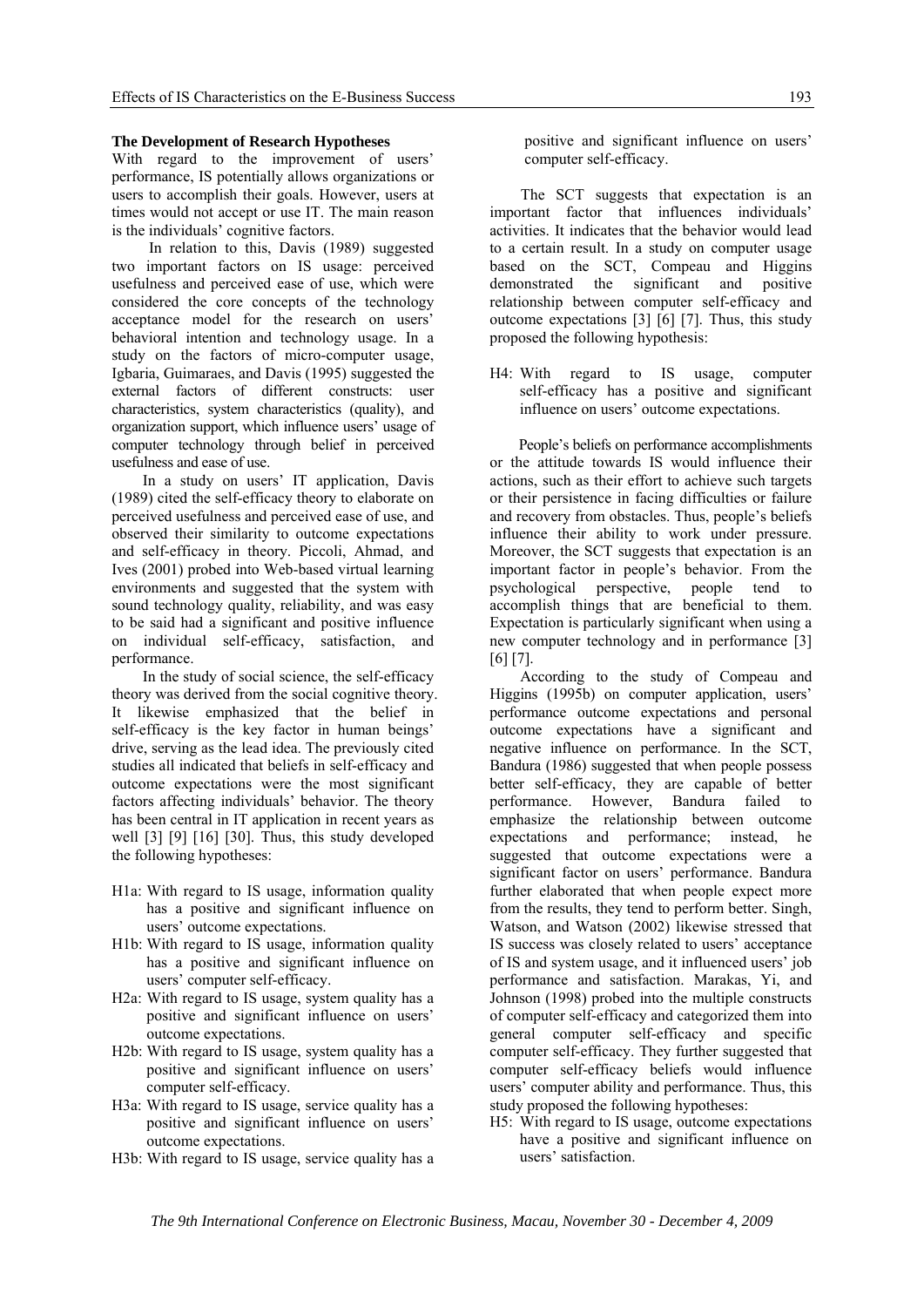H6: With regard to IS usage, computer self-efficacy has a positive and significant influence on users' satisfaction.

#### **Definition and Measurement of Variables**

In this section, the variables' operational definitions and a summary of related literature are provided, as well as questions on the scales and the scales per se, as organized in Tables 1 and 2.

| <b>Names of variables</b> | <b>Operational definitions of variables</b>                              | <b>Reference</b>     |
|---------------------------|--------------------------------------------------------------------------|----------------------|
| Information quality       | Information connection, timeliness, and accuracy of information upon     | [10][11][34][35]     |
|                           | IS                                                                       |                      |
| System quality            | Ease level of specific IS perceived by the users                         | [10] [11] [34] [35]  |
| Service quality           | IS service providers' development of a positive attitude and             | [10][11][31][34][35] |
|                           | relationship with users, their overall support of communication, and     |                      |
|                           | users' permission to access related and high-quality services            |                      |
| Computer self-efficacy    | People's idea on their computer ability to accomplish a work             | [6] [16]             |
| Outcome expectations      | People's views on things which will influence their behavior and lead to | [3] [7]              |
|                           | certain results                                                          |                      |
| User satisfaction         | Users' overall experience and attitude after using IS                    | [5] [34] [35]        |
|                           |                                                                          |                      |

| Table 2. Sources of Variable Scales |              |                |                    |  |  |  |
|-------------------------------------|--------------|----------------|--------------------|--|--|--|
| <b>Names of variables</b>           | <b>Items</b> | <b>Scale</b>   | <b>Sources</b>     |  |  |  |
| Information quality                 | 8 items      | 7-point scale  | $[35]$             |  |  |  |
| System quality                      | 10 items     | 7-point scale  | $\lceil 35 \rceil$ |  |  |  |
| Service quality                     | 22 items     | 7-point scale  | $[35]$             |  |  |  |
| Computer self-efficacy              | 10 items     | 11-point scale | [6]                |  |  |  |
| Outcome expectations                | 11 items     | 7-point scale  |                    |  |  |  |
| User satisfaction                   | 4 items      | 7-point scale  | $\lceil 35 \rceil$ |  |  |  |

#### **Research Design**

To validate the theoretical model successfully, a survey was conducted for this study; samples were obtained by designing and distributing questionnaires. The targets were IS users of SMEs in the "Bridging the Digital Divide of SMEs" project of the Ministry of Economic Affairs' Small and Medium Enterprise Administration unit. To ensure the questionnaire's reliability and validity, this study not only constructed the model according to related literature but designed the questionnaire according to related fields as well. Further, the current research invited experts and scholars to examine and modify the questionnaire's content to enhance content validity, as well as to validate the meaning of the questions through a pretest and pilot test.

To accomplish the research purpose and validate the hypotheses, data analysis was divided into two stages. First, descriptive statistical analysis of the returned samples was conducted using SPSS for Windows, as well as reliability and validity tests. The second stage involved the research model's validation. This study estimated the measurement model and the structural model using the structural equations modeling (SEM) technique to assess the relationships among related

constructs.

SEM involves two key characteristics: (1) it can estimate multiple regression equations that are individual and dependent, and (2) it can determine the potential concepts in the dependent relations and explain the measurement error [13] [14]. The current study planned precise research procedures and evaluated the software for data analysis to acquire reliable statistical results and analytical findings.

#### **Data Analysis and Results Basic Information Analysis of the Samples**

This study involved SMEs with at least one year of e-business of digital divide experience in the "Bridging the Digital Divide of SMEs" Project. With the assistance from the Information Service Industry Association of R.O.C. and the Small and Medium Enterprise Administration of the Ministry of Economic Affairs, the study successfully distributed and retrieved the questionnaires. The sample collection was conducted from 30 August 2007 to 30 September 2007. There were a total of 550 questionnaires distributed, and 460 were returned. After the invalid ones were eliminated, there were a total of 284 valid questionnaires and 176 invalid ones. The overall valid questionnaire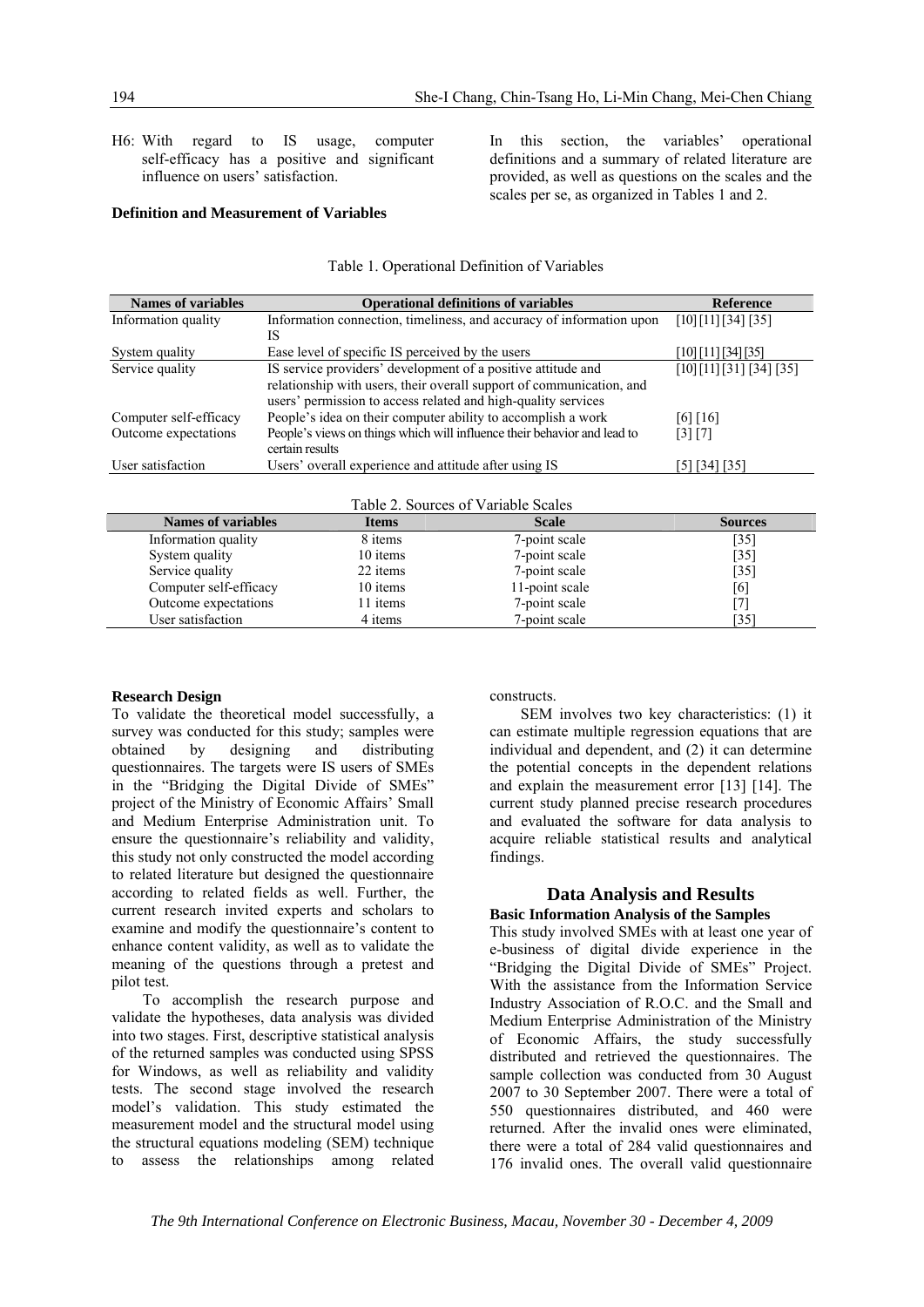return rate was 51.64%.

Following the frequency distribution statistical analysis using SPSS, the valid returned questionnaires included three sections. In terms of users' basic information, majority of the respondents were female (155 respondents, 54.6%). With regard to educational level, the majority graduated from college/university (71.8%). With regard to the type of company, the majority was in the service industry (123 people, 43.3%). In terms of IS application data, 125 companies have introduced a sales, distribution, trade, and purchasing system (44%); 138 have introduced an accounting information management system (48.6%); 97 have introduced a personnel and salary management system (34.2%); 129 have introduced a client management system (45.4%); and 89 have introduced a financial management system (31.3%).

#### **Tests of Reliability and Validity**

Reliability refers to the consistency or stability of the questionnaire results. However, lower errors will lead to a higher level of reliability. In other words, a better reliability measurement will result in the consistency and stability of results. This study measures questionnaire reliability using Cronbach's alpha, as well as the consistency of the items.

 The results indicate that the alpha of all constructs is over 0.8. The alpha of the overall reliability reached 0.9611. Thus, the questionnaire employed in this study has a high level of consistency and stability. The validity test in the first stage includes content validity and convergent validity. Content validity is a systematic test on the propriety of a questionnaire's content, the scale's content, and the items of the scale [14]. To ensure content validity and allow the items to reflect the constructs' real meanings, this study designed the questions using theoretical concepts as found in the literature. After the initial translation, accounting and IT scholars were invited to assess and modify the questionnaire as needed. After the first draft, experts were again invited to modify the questions based on the pretest and pilot test results.

The questionnaire design of this study is modified according to the scale of its English version. Thus, with regard to the translated scale's common method variance, this study observes the items' convergence by exploratory factory analysis (EFA) [32, p.893]. When extracting the factors, the study applies the principal component analysis with Varimax rotation as developed by Kaiser in 1958 for orthogonal rotation method to maximize large factor loading and minimize small factor loading before rotation. With regard to the measurement of the factor analysis, the factor loadings greater than 0.5 in 284 valid samples are considered practically

significant [14, p.128]. The factor analysis results on the variables are illustrated in Tables 3 and 4 below.

#### **Tests of Structural Equation Model**

This study conducts a measurement model test through confirmatory factor analysis (CFA) using AMOS 5.0 of SEM. According to Hair et al. (2006), the measurement in SEM offers suggestions based on 5~7 indices for one construct. After confirming the normality, the model can be measured by model fit indices and criteria. To measure the models without affecting the constructs' reliability and validity, this study eliminates the items with a lower factor loading and continues the fit model measurement according to the criteria by the suggestions pertaining to fit indices [13] [14]. After modification, the indices are as follows: GFI=0.819,  $X^2/df = 1.937$ , RMR=0.060, NFI=0.864, CFI=0.929, RMSEA=0.058 and AGFI=0.793.

With regard to the measurement of the constructs' reliability and validity, Hair et al. (2006) suggested that composite reliability and average variance extracted could be applied. Composite reliability refers to a higher level of internal consistency, and reliability leads to better consistency. Generally, 0.7 is the acceptable criterion. The average variance extracted (AVE) of each construct should be more than 0.5. The measurement result of the composite reliability of the constructs in this study is as follows: information quality=0.898; system quality=0.799; service quality=0.909; outcome expectations=0.875; computer self-efficacy=0.857; and overall satisfaction=0.799.

The average variance extracted matches the criterion 0.5. Except for computer self-efficacy with a 0.473 value, which is lower, the composite reliability reaches 0.857. Thus, the constructs of this study indicate a certain level of reliability and validity.

Discriminant validity aims to recognize the multicollinearity among the variables. The related test in this study is based on the Pearson correlation matrix to assess multicollinearity and determine adequate discriminant validity. Using the radical AVE of the constructs in data analysis, the study substitutes the variables and the correlation coefficient, and the result demonstrates that the radical AVEs are more than the correlation coefficients of other variables. Thus, this study infers that multicollinearity is not significant among the variables [7] [8] [14]. The test results are displayed in Table 5 below.

After confirming the constructs' reliability and validity, the current study conducts path analysis of the variables. After modifying the structural model, the indices are as follows: GFI=0.813,  $X^2/df=1.996$ ,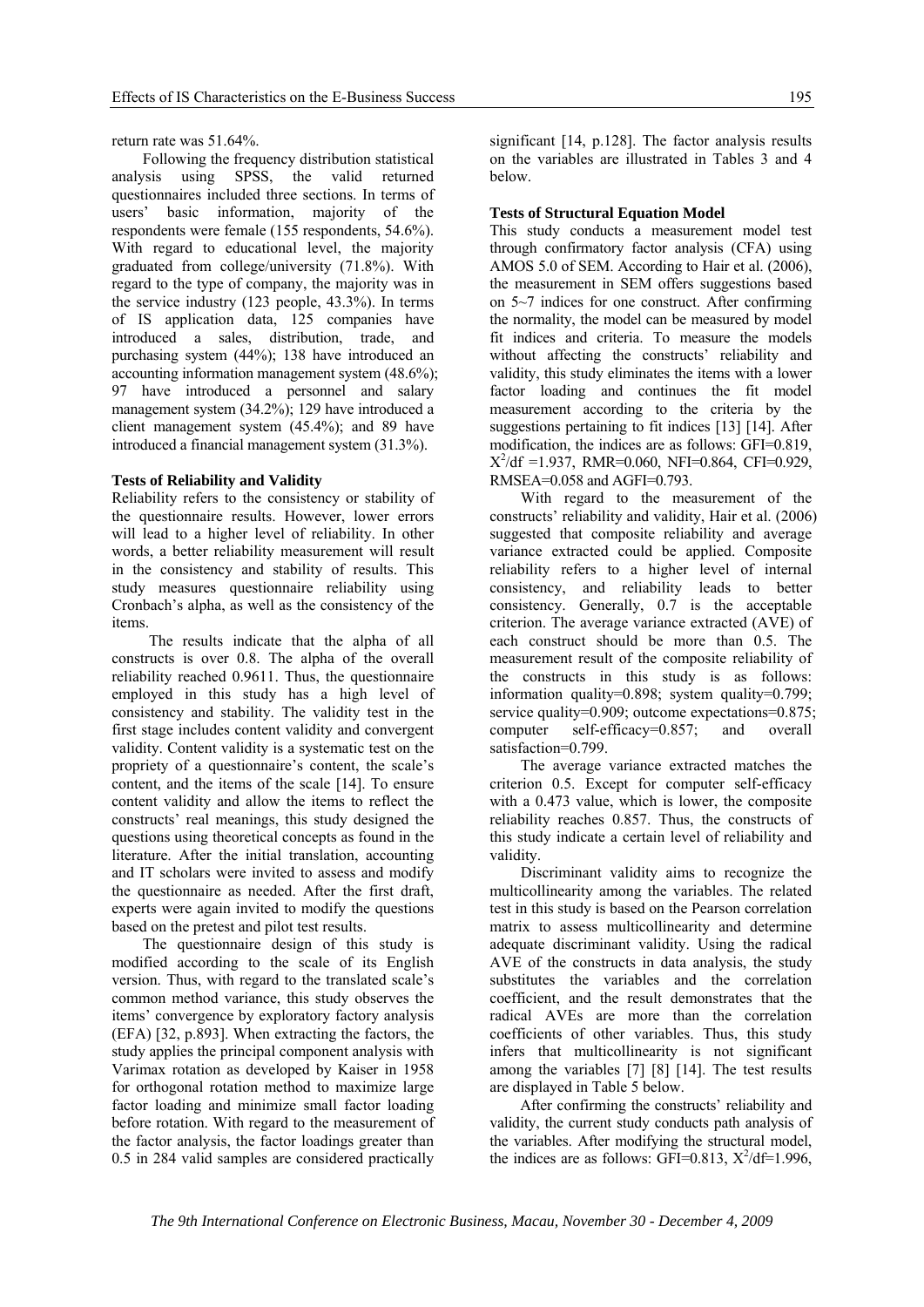RMR=0.067, NFI=0.813, CFI=0.924, RMSEA=0.059, and AGFI=0.787. The significance of the path coefficient is illustrated in Table 6 below. With regard to the constructs explained in the

variance  $(R^2)$ , the overall satisfaction is 65.1%; the outcome expectations is 65.8%; and the computer self-efficacy is 7.1%.

11 0.689

31.758

| Table 3. Factor Analysis Results of Computer Self-efficacy and Outcome Expectations |       |                   |                                      |                       |              |                   |                                      |  |
|-------------------------------------------------------------------------------------|-------|-------------------|--------------------------------------|-----------------------|--------------|-------------------|--------------------------------------|--|
| Names of<br>variables                                                               | Items | Factor<br>loading | <b>Explained</b><br>variance $(\% )$ | Names of<br>variables | <b>Items</b> | Factor<br>loading | <b>Explained</b><br>variance $(\% )$ |  |
|                                                                                     |       | 0.858             |                                      |                       |              | 0.833             |                                      |  |
|                                                                                     |       | 0.855             |                                      |                       | 4            | 0.826             |                                      |  |
|                                                                                     | 6     | 0.850             |                                      |                       |              | 0.812             |                                      |  |
|                                                                                     |       | 0.849             |                                      |                       |              | 0.796             |                                      |  |

1 0.846 0.110 0.789  $5 \qquad 0.846 \qquad 34.735 \qquad \qquad \text{Uncomplete} \qquad 8 \qquad 0.772$ 7 0.844 **Experiments** 9 0.756 10 0.838 6 0.742 8 0.830 10 0.728 2 0.787 7 0.726

34.735 Outcome

Expectations

Table 4. Factor Analysis Results of the Different Constructs

| <b>Names of</b><br>variables | <b>Items</b>   | <b>Factor</b><br>loading | <b>Explained</b><br>variance $(\% )$ | <b>Names</b> of<br>variables | <b>Items</b>   | <b>Factor</b><br>loading | <b>Explained</b><br>variance $(\% )$ |
|------------------------------|----------------|--------------------------|--------------------------------------|------------------------------|----------------|--------------------------|--------------------------------------|
|                              | 2              | 0.785                    |                                      |                              | ┑              | 0.824                    |                                      |
|                              | 10             | 0.760                    |                                      |                              | 4              | 0.804                    |                                      |
|                              | 5              | 0.755                    |                                      |                              | $\,$ 8 $\,$    | 0.792                    |                                      |
|                              | 6              | 0.755                    |                                      |                              | 5              | 0.776                    |                                      |
| Information                  | 3              | 0.750                    | 28.367                               |                              | 19             | 0.766                    |                                      |
| quality                      |                | 0.747                    |                                      |                              | 11             | 0.764                    |                                      |
|                              |                | 0.735                    |                                      |                              | 18             | 0.752                    |                                      |
|                              | 9              | 0.721                    |                                      |                              | 17             | 0.752                    |                                      |
|                              | 4              | 0.720                    |                                      |                              |                | 0.748                    |                                      |
|                              | 8              | 0.647                    |                                      |                              | 22             | 0.746                    |                                      |
|                              | 4              | 0.805                    |                                      | Service<br>Quality           | 6              | 0.744                    | 55.180                               |
| <b>System Quality</b>        | 3              | 0.776                    |                                      |                              | 12             | 0.740                    |                                      |
|                              | $\overline{c}$ | 0.772                    | 17.191                               |                              | 21             | 0.738                    |                                      |
|                              | 5              | 0.745                    |                                      |                              | 10             | 0.738                    |                                      |
|                              |                | 0.742                    |                                      |                              | 15             | 0.735                    |                                      |
|                              | 4              | 0.806                    |                                      |                              | 20             | 0.729                    |                                      |
| Satisfaction                 | 3              | 0.779                    |                                      |                              | 14             | 0.728                    |                                      |
|                              | 2              | 0.775                    | 14.849                               |                              | 3              | 0.710                    |                                      |
|                              |                | 0.772                    |                                      |                              | 9              | 0.704                    |                                      |
| <b>System Quality</b>        | 7              | 0.941                    |                                      |                              | $\overline{c}$ | 0.685                    |                                      |
| $\mathfrak{D}$               | 8              | 0.923                    | 11.927                               |                              | 16             | 0.675                    |                                      |
| (Reverse item)               | 6              | 0.904                    |                                      |                              | 13             | 0.670                    |                                      |

#### Table 5. Correlations and AVE

| Construct    | <b>AVE</b> | $Inf-O$ | $Sys-O$ | Ser-O | <b>Satis</b> | $Out-E$ | $\bf CSE$ |
|--------------|------------|---------|---------|-------|--------------|---------|-----------|
| $Inf-O$      | 0.595      | 0.771   |         |       |              |         |           |
| $Sys-O$      | 0.631      | 0.615   | 0.794   |       |              |         |           |
| Ser-O        | 0.582      | 0.763   | 0.635   | 0.763 |              |         |           |
| <b>Satis</b> | 0.697      | 0.640   | 0.585   | 0.723 | 0.835        |         |           |
| Out-E        | 0.613      | 0.618   | 0.561   | 0.725 | 0.716        | 0.783   |           |
| CSE          | 0.473      | 0.210   | 0.240   | 0.213 | 0.249        | 0.233   | 0.688     |

The diagonal elements (in bold) are the square root of the average variance extracted (AVE).

The off-diagonal elements are the correlations among constructs. For discriminant validity, the diagonal elements should be larger than the off-diagonal elements.

Inf-Q=Information Quality; Sys-Q=System Quality; Ser-Q=Service Quality; Satis=Satisfaction; Out-E=Outcome Expectation; CSE=Computer Self-efficacy.

Computer Self-efficacy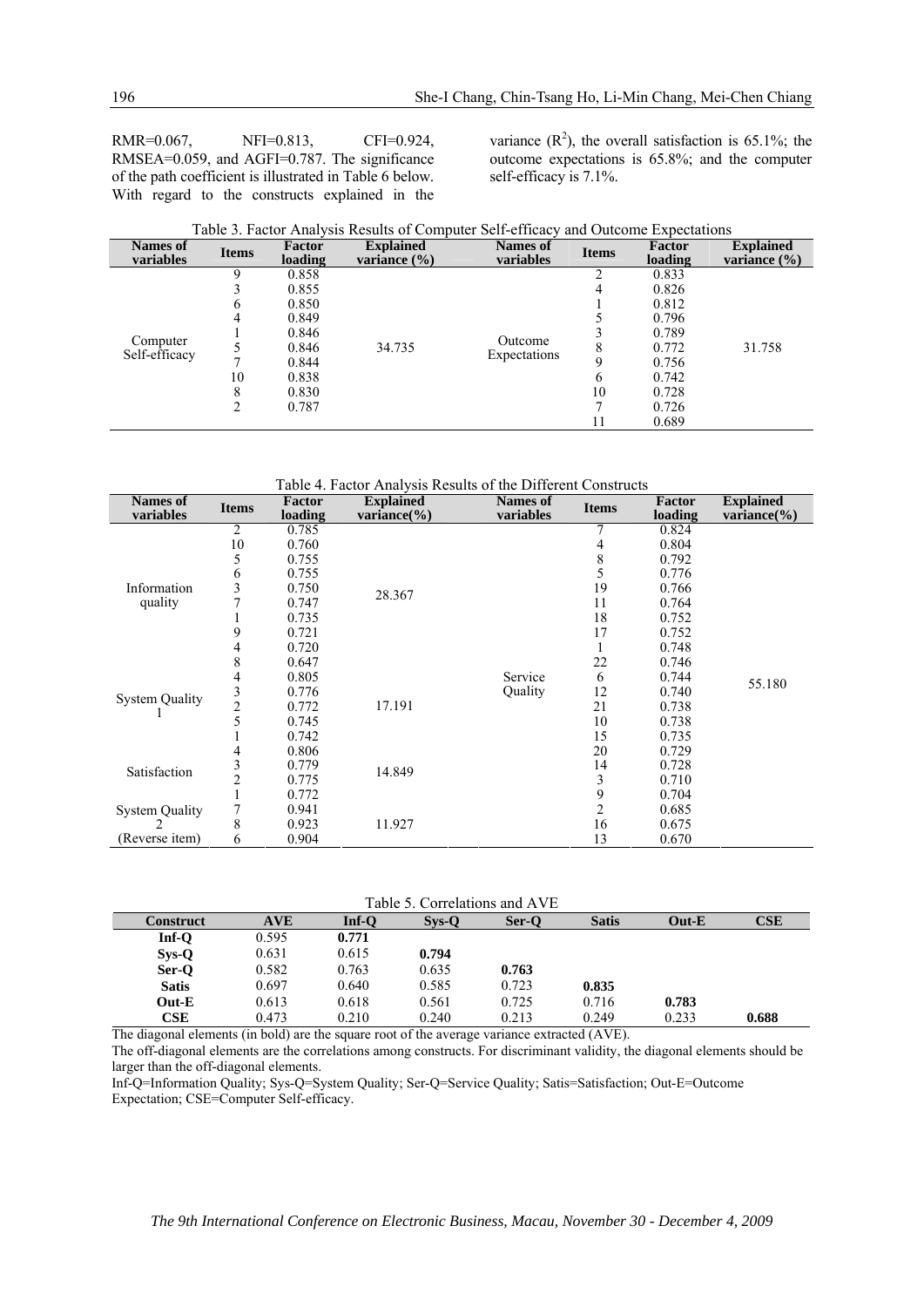| Table 6. Path Findings via Amos Analysis |               |               |                     |        |                |  |  |
|------------------------------------------|---------------|---------------|---------------------|--------|----------------|--|--|
| <b>Path links</b>                        |               |               | <b>Standardized</b> | C.R.   | <b>Results</b> |  |  |
|                                          |               |               | <b>Estimate</b>     |        |                |  |  |
| <b>Information Quality</b>               |               | Computer      | 0.088               | 0.656  | <b>NS</b>      |  |  |
|                                          |               | Self-efficacy |                     |        |                |  |  |
| <b>System Quality</b>                    |               | Computer      | $0.177*$            | 1.802  | S              |  |  |
|                                          |               | Self-efficacy |                     |        |                |  |  |
| <b>Service Quality</b>                   |               | Computer      | 0.026               | 0.190  | <b>NS</b>      |  |  |
|                                          |               | Self-efficacy |                     |        |                |  |  |
| <b>Information Quality</b>               |               | Outcome       | 0.016               | 0.182  | <b>NS</b>      |  |  |
|                                          |               | Expectations  |                     |        |                |  |  |
| <b>System Quality</b>                    |               | Outcome       | $0.149**$           | 2.241  | S              |  |  |
|                                          |               | Expectations  |                     |        |                |  |  |
| <b>Service Quality</b>                   | $\rightarrow$ | Outcome       | $0.666$ ***         | 6.626  | S              |  |  |
|                                          |               | Expectations  |                     |        |                |  |  |
| Computer                                 | $\rightarrow$ | Outcome       | $0.071*$            | 1.643  | S              |  |  |
| Self-efficacy                            |               | Expectations  |                     |        |                |  |  |
| Outcome                                  | $\rightarrow$ | Satisfaction  | $0.786$ ***         | 12.653 | S              |  |  |
| Expectations                             |               |               |                     |        |                |  |  |
| Computer                                 | $\rightarrow$ | Satisfaction  | 0.069               | 1.515  | <b>NS</b>      |  |  |
| Self-efficacy                            |               |               |                     |        |                |  |  |

C.R. of Standard Regression Weights of the constructs: more than 1.64, 1.96, 2.58 \* p < 0.1, \*\* p < 0.05, \*\*\* p < 0.01 statistical level. ( S: support; NS: not support )

This study aims to determine the influence of IS characteristics on user satisfaction among SMEs engaged in e-business. It presents a theoretical model and proposes nine hypotheses. It gathers the users' cognition and perception of IS usage through a written survey. After managing the collected data and statistical analysis, the study demonstrates that H2a, H2b, H3a, H4, and H5 are supported, while H1a, H1b, H3b and H6 are not. The research findings and suggestions are discussed as follows.

#### **Conclusions and Suggestions**

The IS success model operates IS information quality, system quality, and service quality to probe into IT's influence on users' perception of system usage and their satisfaction. Thus, the impact on people and organizations can be recognized [10] [11]. However, can IT increase the efficacy of people and organizations? An analysis of the system cannot fully elaborate all possible factors. Thus, a more general study on external factors, the users' computer capability, and the influence of internal computer self-efficacy on organizational and individual effects has become a central issue in modern research on IT application [21] [29] [33].

The SCT emphasizes that human beings'

behavioral model is based on the interaction among individual cognition behavior and the environment. Users' behavior will be affected by the change in individual cognition through external information [2] [22]. Thus, this study combines the IS success model and the SCT to propose a theoretical model. It probes into the influence of users' cognitive behavior on their satisfaction with SMEs by system characteristics to elaborate the validation of the hypotheses in this study's theoretical model. According to the data analysis results, this study proposes suggestions for SMEs, information service providers, the government, and the academia.

#### **Suggestions for SMEs**

With the emergence of the digital economy, traditional brick-and-mortar businesses can no longer satisfy internal and external business operations [18]. Thus, Internet IS introduction for the sharing of external and internal information resources has become an important strategy for firms to enhance their business efficiency and market competitiveness [1]. Data analysis results demonstrate that in IS application, SMEs should not only value technology techniques but likewise pay attention to factors such as human interface,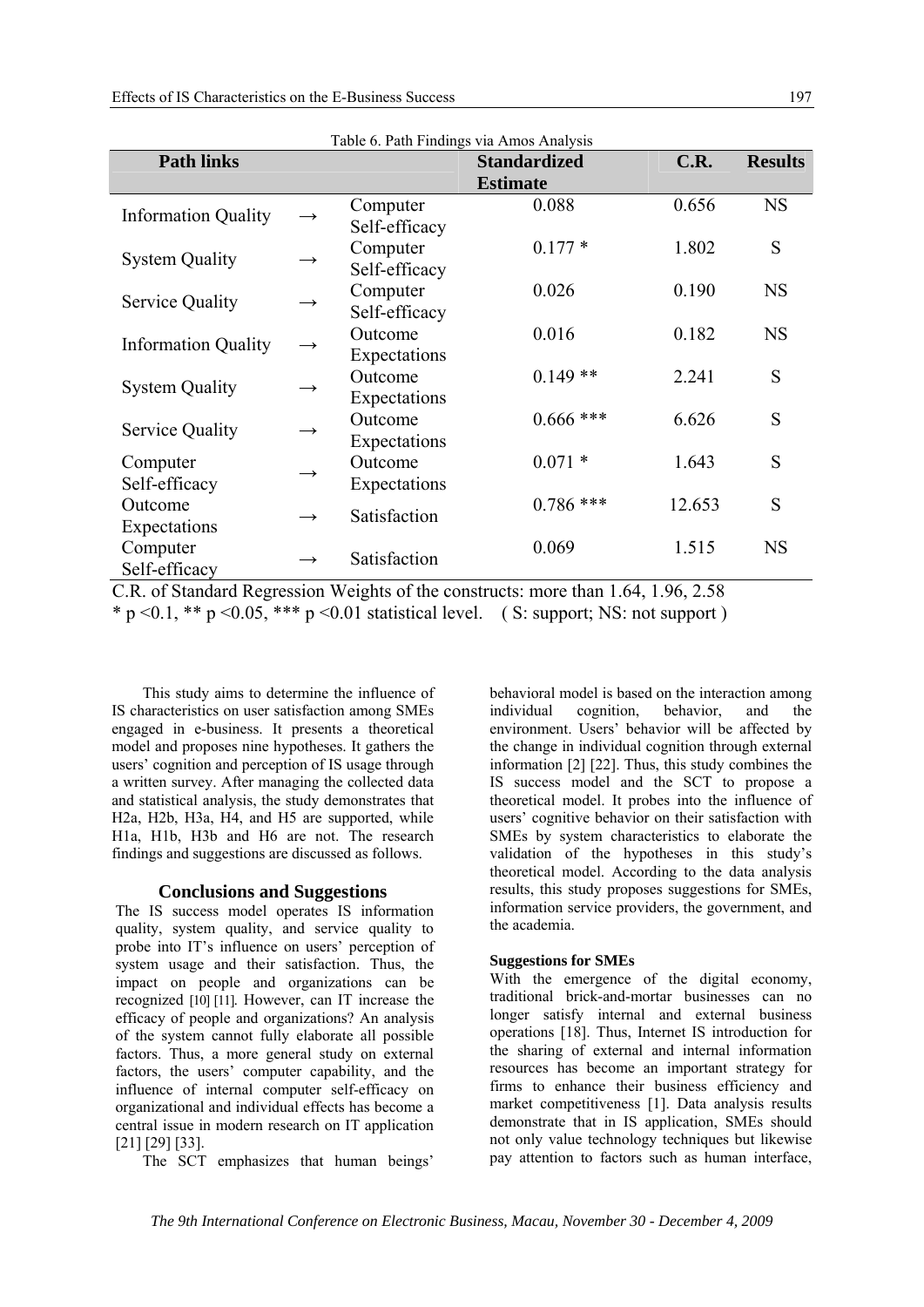better service quality, and users' cognition and behavior to construct a successful IS that will allow SMEs to create more profits in an extremely competitive economic environment.

#### **Suggestions for IT Service Providers**

In recent years, due to cost limitations, IS development in SMEs has tended to be based on outsourcing. When constructing IS, SMEs need the assistance of software and hardware suppliers to overcome technical difficulties and their lack of experience in this particular field. Thus, information service providers play a significant role in e-business. SMEs' increasing e-demand, however, has compelled them to turn to the market for information suppliers. Service quality upgrading is an important issue in the information service industry's future development. Upon successful IS development, the system design should be based on human interface, such as digital video and sound, video conference, and interactive interface [1] [26]. This study suggests that the information service industry should plan user functions in different levels to arrive at better system quality. In addition, a number of scholars suggest that IS service providers (such as service companies and information personnel) should have excellent communication skills because effective communication cannot only lead to the identification of users' real demands but demonstrate the firms' sincerity as well, which is important for maintaining long-term customer relationship [15].

#### **Suggestions for the Government**

SMEs are the drivers of the economy and constitute the base that stabilizes the social structure and creates job opportunities. Thus, an in-depth study of the problems encountered by SMEs in e-business becomes significant for the government. When facing severe competition, firms should construct an effectively integrated IS to increase their competitive advantages. An integrated IS has become more and more important in IS development in recent years because the system involves the integration of firms' operational information and business process. It can support not only firms' operations and schedules but connect front and end business as well. It is useful for integrating internal resources and standardizing procedures [12] [20].

#### **Suggestions for the Academia**

To measure IS satisfaction effectively, this study attempted to combine the IT and cognitive psychology theories. The result was a research model for empirical study and data validation. Although the overall model fit should be improved,

the model was based on innovative and human concepts that supplement the disadvantages of technology in neglecting humanity and values procedure.

 The model used in this study and the findings may be tapped as the criteria by future researchers who will delve into the same topic. According to the data analysis, the propriety of the number of items and the length of questionnaire are significantly related to the model fit's measurement. Many scholars suggest that SEM measurement should be based on five to seven indicators for each construct, and the variables in model construction should exceed this number [14].

Respondents tend to be impatient with long questionnaires, which results in invalid questionnaires and directly affects the quality of research findings. A number of scholars emphasize that to construct a valid scale, its validity, reliability, correlation, and legitimacy should be established, and the scale quality should be simple and efficient [24] [32]. For studying different phenomena and the problems involved in IT application, it is important to apply a suitable theory and design a proper questionnaire when collecting data for further analysis.

#### **References**

- [1]. Al-Qirim, N. "An Empirical Investigation of an e-commerce Adoption-Capability Model in Small Businesses in New Zealand," *Electronic Markets*, 15(4), 2005,pp.418-437.
- [2]. Bandura, A. *Self-Efficacy: The Exercise of Control*. New York: W. H. Freeman, 1997.
- [3]. Bandura, A. *Social Foundations of Thought and Action: A Social-cognitive Theory.*  Englewood Cliffs, NJ: Prentice-Hall, 1986.
- [4]. Bandura, A. "Human agency in social cognitive theory," *American Psychologist*, 44, 1989, pp.1175-1184.
- [5]. Bhattacherjee, A.. "Understanding Information Systems Continuance: An Expectation-Confirmation Model," *MIS Quarterly*, 25(3), 2001, pp.351-370.
- [6]. Compeau, D.R. and Higgins, C.A. "Computer Self-Efficacy: Development of a Measure and Initial Test," *MIS Quarterly*, 19(2), 1995a, pp.189-211.
- [7]. Compeau, D.R. and Higgins, C.A. "Application of Social Cognitive Theory to Training for Computer Skills," *Information Systems Research*, 6(2), 1995b, pp.118-143.
- [8]. Compeau, D.R., Higgins, C.A., and Huff, S. "Social Cognitive Theory and Individual Reactions to Computing Technology: A Longitudinal Study," *MIS Quarterly*, 23(2), 1999, pp.145-158.
- [9]. Davis, F.D. "Perceived Usefulness, Perceived Ease of Use, and User Acceptance of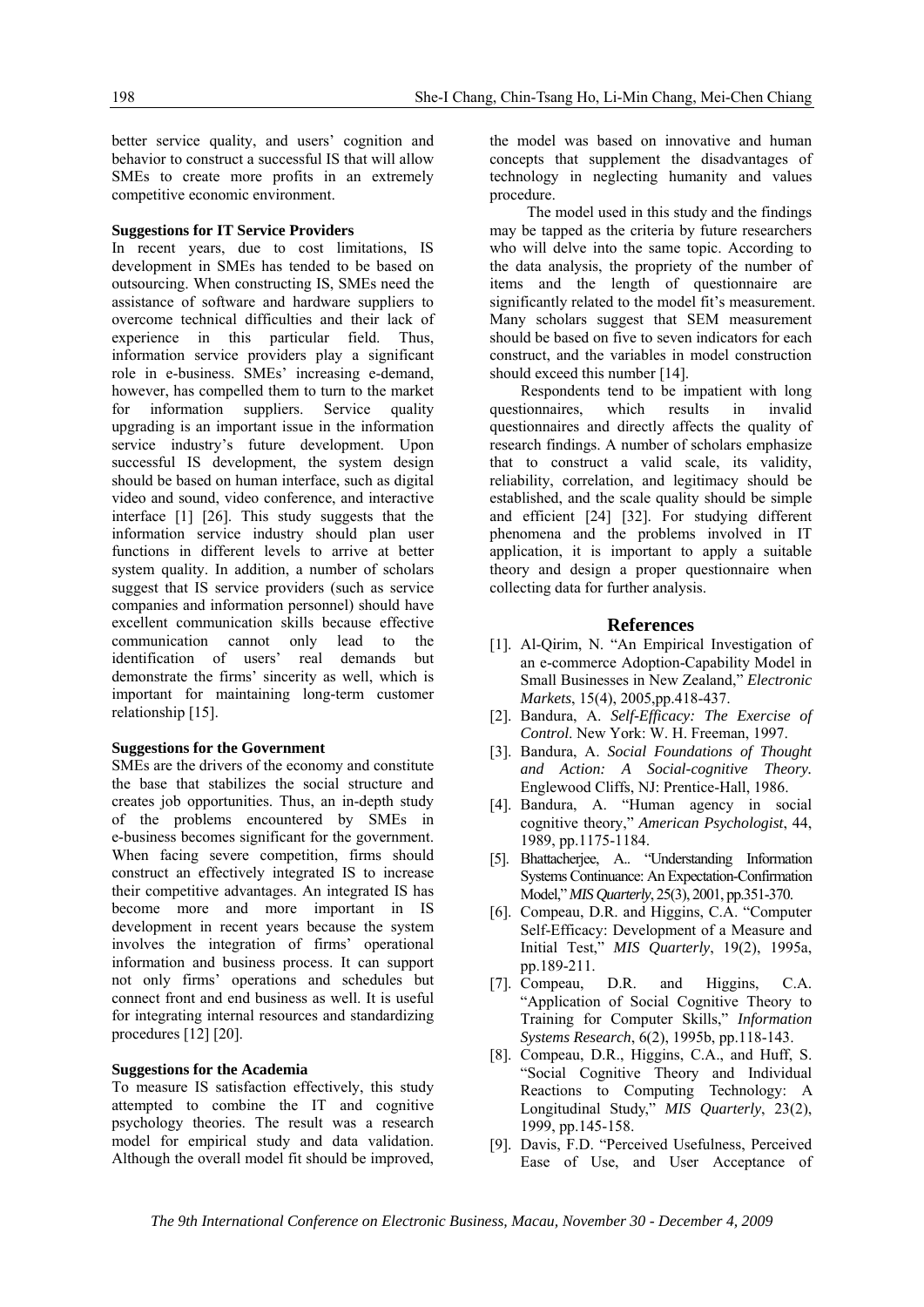Information Technology," *MIS Quarterly*, 13(3), 1989, pp.319-339.

- [10].DeLone, W.H. and McLean, E.R. "Information Systems Success: The Quest for the Dependent Variable," *Information Systems Research*, 3(1), 1992, pp.60-95.
- [11].DeLone, W.H. and McLean, E.R. "The DeLone and McLean Model of Information Systems Success: A Ten-Year Update," *Journal of Management Information Systems*, 19(4), 2003, pp.9-30.
- [12]. Gattiker, T.F. and Goodhue, D.L. "What Happens After ERP Implementation: Understanding The Impact of Inter-Dependence and Differentiation on Plant-Level Outcomes," *MIS Quarterly*, 29(3), 2005, pp.559-585.
- [13].Gefen, D., Straub, D.W. and Boudreau, M.C. "Structural Equation Modeling and Regression: Guideline for Research Practice," *Communications of the Association for Information Systems,* 4(7), 2000, pp.1-70.
- [14].Hair, J.F., Anderson, R.E., Tatham, R.L. and Black, W.C. Multivariate Data Analysis with Reading 6rd. Printice Hall, 2006.
- [15].Hornik, S., Chen, H.G., Klein, G. and Jiang, J.J. "Communication Skills of IS Providers: An Expectation Gap Analysis From Three Stakeholder Perspectives," *IEEE Transactions on Professional Communication*, 46(1), 2003, pp.17-34.
- [16].Igbaria, M. and Iivari, J. "The Effects of Self-efficacy on Computer Usage," *Omega, Int. J. Mgmt Sci.*, 23(6), 1995, pp.587-605.
- [17].Igbaria, M., Guimaraes, T. and Davis, G.B. "Testing the Determinants of Microcomputer Usage via a Structural Equation Model," *Journal of Management Information Systems*, 11(4), 1995, pp.87-114.
- [18].Kalakota, R. and Robinson, M. e-Business 2.0: Roadmap for Success. Addison-Wesley Longman Inc, 2000.
- [19].Li, M and Ye, L.R. "Research Information technology and firm performance: Linking with environmental, strategic and managerial contexts," *Information & Management*, 35(4), 1999, pp.43-51.
- [20].Liang, H., Saraf, N., Hu, Q., and Xue, Y. "Assimilation of Enterprise Systems: The Effect of Institutional Pressures and The Mediating Role of Top Management," *MIS Quarterly*, 31(1), 2007, pp.59-87.
- [21].Marakas, G.M., Johnson, R.D. and Clay, P.F. "The Evolving Nature of the Computer Self-Efficacy Construct: An Empirical Investigation of Measurement Construction, Validity, Reliability and Stability Over Time,' *Journal of the Association for Information Systems*, 8(1), 2007, pp.16-46.
- [22].Marakas, G.M., Yi, M.Y. and Johnson, R.D. "The Multilevel and Multifaceted Character of Computer Self-Efficacy: Toward Clarification of the Construct and an Integrative Framework for Research," *Information Systems Research*, 9(2), 1998, pp. 126-163.
- [23].Mason, R.O. "Measuring information output: a communication systems approach," *Information and Management*, 1(5), 1978, pp.219-34.
- [24].Melone, N.P. "A Theoretical Assessment of the User-Satisfaction Construct in Information Systems Research," *Management Science*, 36(1), 1990, pp.76-91.
- [25].Nprris G., Hurley, J.R., Hartley, K.M., Dunleavy, J.R. and Balls, J.D. *E-Business and ERP: Transforming the Enterprise. John Wiley and Sons*, Inc, 2000.
- [26].Olsen, K. A., and Sætre, P. "IT for niche companies: Is an ERP system the solution?," *Information Systems Journal*, 17(1), 2007, pp.37-58.
- [27].Parasuraman, A., Berry, L.L. and Zeithaml, V.A. "A Conceptual Model of Service Quality and Its Implications for Future Research," *Journal of Marketing*, 49(4), 1985, pp.41-50.
- [28].Parasuraman, A., Berry, L.L. and Zeithaml, V.A. "SERVQUAL: A Multiple Item Scale for Measuring Consumer Perceptions of Service Quality," *Journal of Retailing*, 64(1), 1988, pp.12-40.
- [29].Petter, S., DeLone, W. H., and McLean, E. R. "Measuring information systems success: models, dimensions, measures, and interrelationships," *European Journal of Information Systems*, 17, 2008, pp.236-263.
- [30].Piccoli, G., Ahmad, R. and Ives, B. "Web-Based Virtual Learning Environments: A Research Framework and A Preliminary Assessment of Effectiveness in Basic IT Skills Training," *MIS Quarterly*, 25(4), 2001, pp.401-426.
- [31].Pitt, L.F., Watson, R.T. and Kavan, C.B. "Service Quality: A Measure of Information Systems Effectiveness," *MIS Quarterly*, 19(2), 1995, pp.173-188.
- [32].Podsakoff, P.M., MacKenzie, S.B., Lee, J.Y., Podsakoff, N.P. "Common Method Biases in Behavioral Research: A Critical Review of the Literature and Recommended Remedies," *Journal of Applied Psychology*, 88(5), 2003, pp.879-903.
- [33].Sabherwal, R., Jeyaraj, A. and Chowa, C. "Information systems success: individual and organizational determinants," *Management Science*, 52(12), 2006, pp.1849-1864.
- [34].Seddon, P.B. "A Respecification and Extension of the DeLone and McLean Model